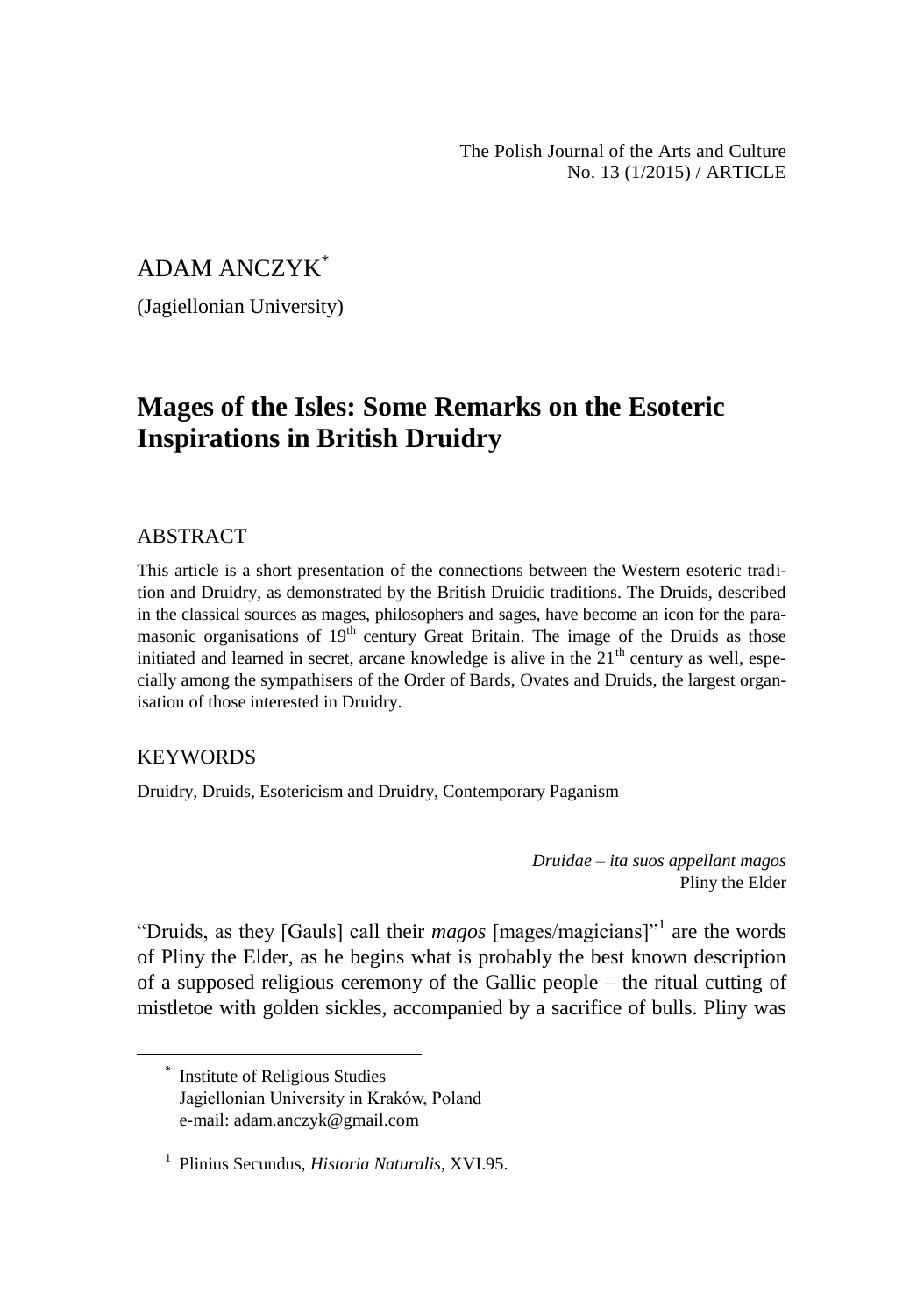not the only one to compare the social class of *druidae* to mages or wizards: other authors of Antiquity, such as Diogenes Laertios,<sup>2</sup> Dio Chrysostom<sup>3</sup> or Clement of Alexandria<sup>4</sup> have equated the Druids not only with the Persian mages, but with the Hindu Brahmins or Greek philosophers. These comparisons are proof that the classical authors saw the social function and importance of the Druids as something much broader than that of the Roman and Greek priests (it should be noted that the Latin word *sacerdos*, meaning priest, is never used in a direct reference to the Druids in classical sources). The mystical and secretive nature ascribed to the Druids' knowledge is especially interesting: historical sources describe them as learned in the laws of nature, the movement of celestial bodies, but also as knowing the will of the gods, and there is even some mention that the idea of soul transmigration (reincarnation) was known to the Druids of Antiquity. They were said to practice magic as well, since – according to Pliny the Elder – it was especially popular in Britain.<sup>5</sup> Pliny refers to magic as understood by the Romans, meaning practices and beliefs close to *superstitio*, a harmful superstition.

The image of Druids as presented by the classical sources is interestingly dualistic: on the one hand, they are seen as sages and philosophers, while on the other they are accused of vile sorcery and human sacrifices. This could be the result of a politically-motivated campaign, of Roman propaganda, but a more probable cause might seem to be the complicated and multi-faceted process known as culture clash.<sup>6</sup> The poetic description of the Druids performing their rituals in dark forests, supplied by Lucan, is an apt representation of this joined feeling of fascination and dread:

While you, ye Druids, when the war was done, To mysteries strange and hateful rites returned: To you alone 'tis given the heavenly gods To know or not to know; secluded groves Your dwelling-place, and forests far remote<sup>7</sup>

According to Julius Caesar, the Druids were a social class, organised in a fraternity of sorts, which could be accessed after many years of education. He

<sup>2</sup> Diogenes Laertios, *Vitae, intro*, I, 5.

<sup>3</sup> Dion Christostomos, *Orationes*, XLIX.

<sup>4</sup> Clemens Alexandrinus, *Stromata*, I, XV, 71, 3.

<sup>5</sup> Plinius Secundus, op. cit., XXX, 13.

<sup>6</sup> A. Anczyk, *Druidzi i ofiary z ludzi: krótka historia mitu*, "Przegląd religioznawczy" 2012, 3/245, pp. 21–32.

<sup>7</sup> Lucan, *Pharsalia*, I, 450-4 (quoted according to the English edition by E. Ridley, London 1905, Longmans, Green, and Co.).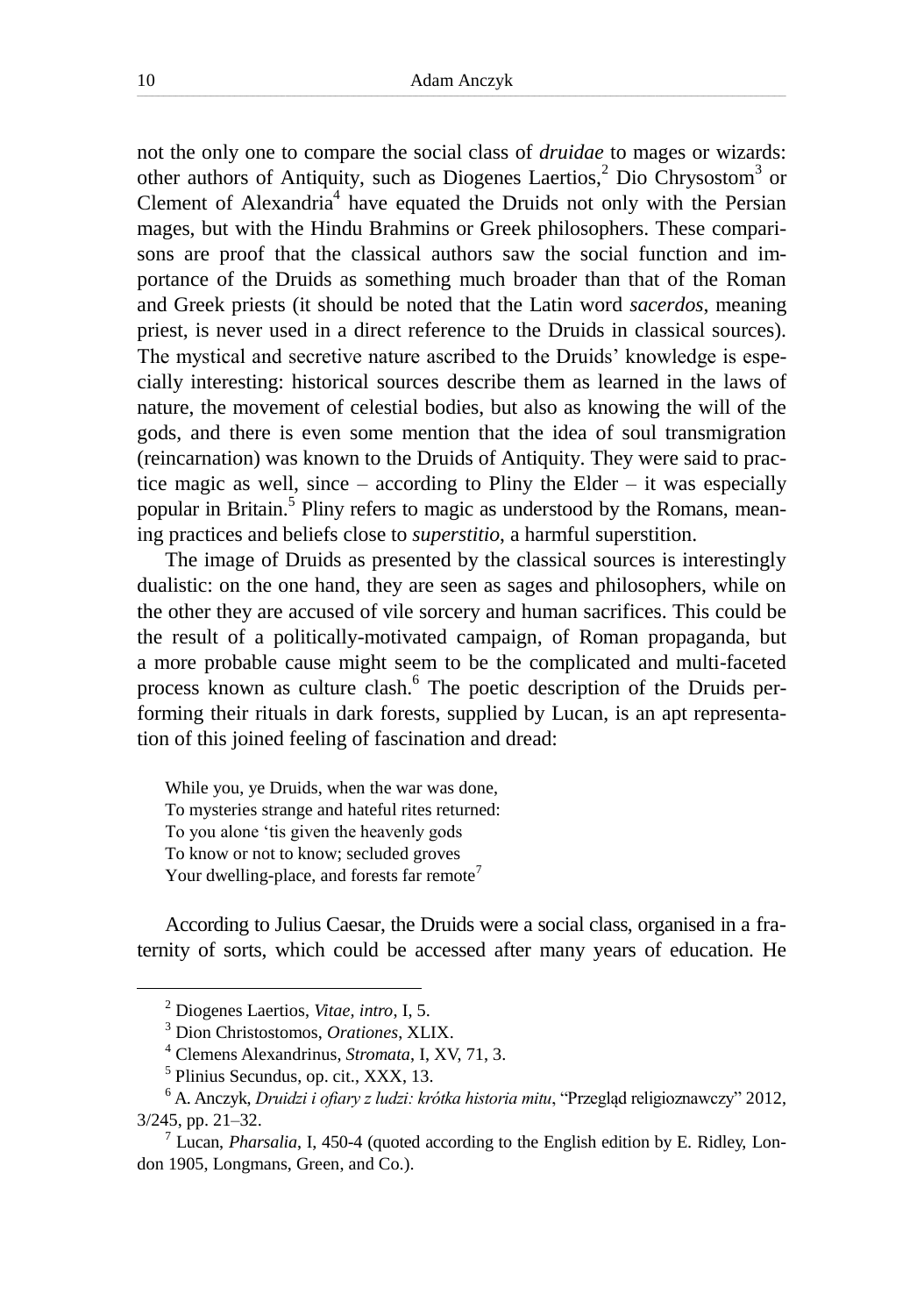suggested that the Druidic teachings were partly, or even entirely, confidential and not committed to writing, even though he claimed that the Druids used the Greek alphabet in their everyday dealings.<sup>8</sup> This account makes it easy to associate the Druids with a secret, initiatory society that admits its members to a succession of positions over the years, rewarding them eventually with mysteries inaccessible to the uninitiated. Such an association has an obvious mythopoeic potential, especially since the classical sources themselves already shroud the Druids in myth and make it very difficult, if not impossible, to discern the historical facts.

The cultural image of the Druids has over the centuries taken many shapes, one of which is the most vital for the subject of this article. The very idea of "Druidry" was an important part of what can be called the "esoterisation" of the Druids; an idea that has its roots in the classical sources themselves. It was Suetonius who coined the idea of *druidarum religione*, "the religion of the Druids," which was said to have been outlawed by the reign of Claudius. This "religion," in the minds of many authors, became a system of beliefs and practices that was quite separate from any known faiths of the Celtic peoples; there were even suggestions that the "religion of the Druids" had a universal, pan-Celtic character. These claims cannot be proved, of course, but the accounts of classical authors, mentioning the Druids' considerable philosophical knowledge, suggest that it was by their education that they differed from other shamans or seers. Naturally, this approach to the Druids also has its opponents, such as Stuart Piggott, archaeology professor, who saw these descriptions as romanticised examples of the "noble savage" myth in action.<sup>9</sup>

Despite the classical sources mentioning the alleged bloody rituals performed by the Druids, their image as respectable philosophers attracted European intellectuals of the centuries to come. In later iconography, representations of Druids would draw upon that image, as demonstrated by the bearded hermit in Aylett Sames's *Britannia Antiqua Illustrata.*<sup>10</sup> It brought, in a way, the pagan Druid closer to the medieval mage archetype – the sage learned in the occult. An additional advantage of the wise Druid image was its patriotic quality, as the Druids were a part of the cultural heritage of the British Isles.<sup>11</sup> This vivid myth became the icon of many esoteric and para-masonic organisations, and modern Druidic groups do still retain a certain esoteric character:

<sup>8</sup> C. I. Caesar, *De bello Gallico*, VI, 14.

<sup>9</sup> S. Piggott, *The Druids*, London 1996, p. 133.

<sup>10</sup> A. Sames, *Britannia Antiqua Illustrata or the Antiquities of Ancient Britain*, London 1676, p. 101.

<sup>&</sup>lt;sup>11</sup> R. Hutton, *Blood and Mistletoe: The History of the Druids in Britain*, New Haven 2009, p. 139.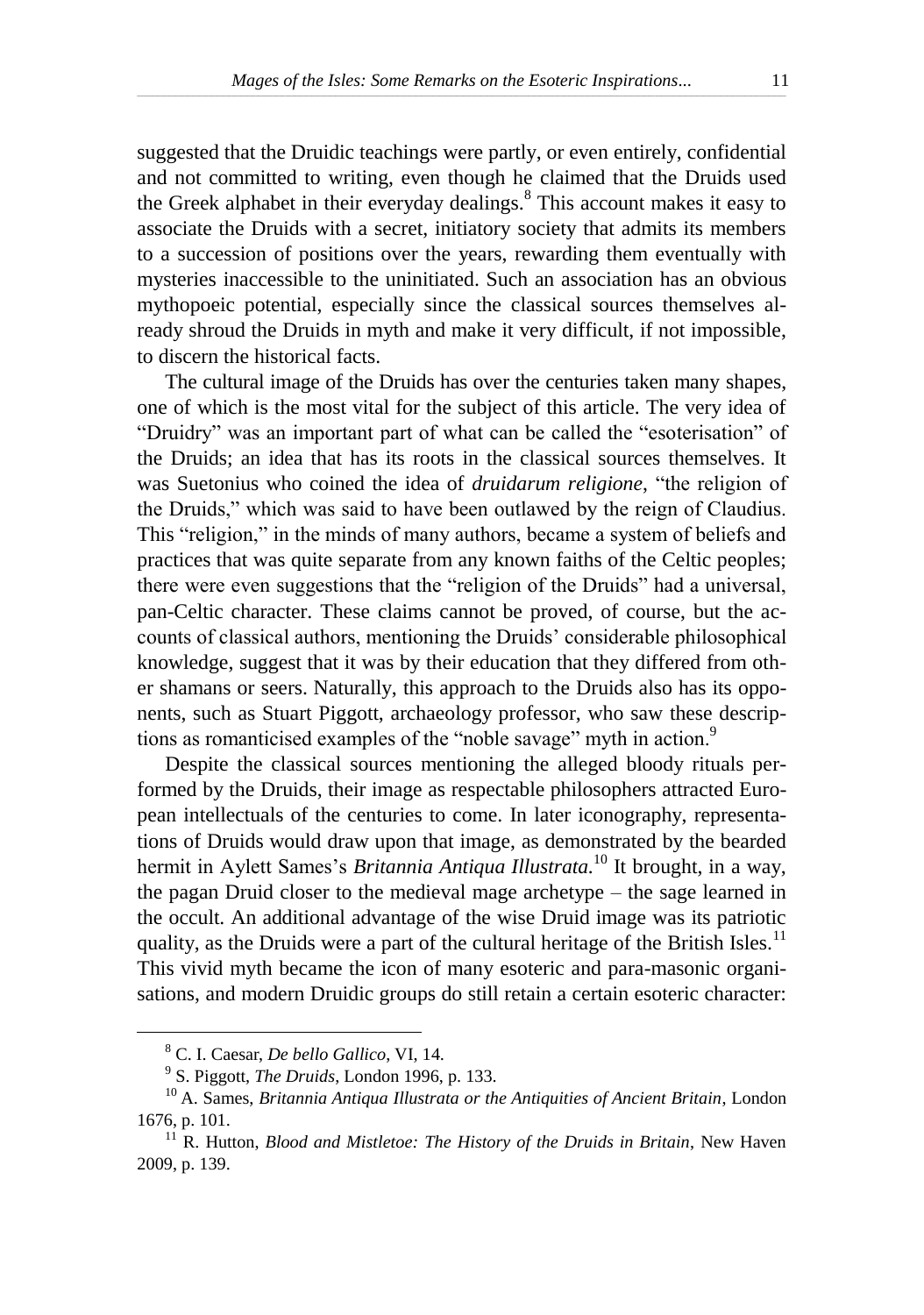their members cultivate mystical and magical practices, study aspects of nature and the human condition that are usually ignored by rational science, and are interested in the spiritual side of existence in general. Modern Druidry is too diverse to be easily classified as an esoteric or occultist movement, but it does have something in common with them, as shall be demonstrated via a short insight into British Druidry.

#### DRUIDS, MASONS, OCCULTISTS

The beginnings of organised Druidry in Great Britain are strongly intertwined with the various self-help, fraternal or esoteric organisations, which had been particularly popular in Britain since the  $18<sup>th</sup>$  century. The newly founded organisations such as the Ancient Order of Druids (founded in 1781) had a paramasonic character (for example, using the word "lodge" when describing organisational units). The members of the AOD had initially met for social reasons – music, poetry recitation or discussion – but, in the early  $19<sup>th</sup>$  century, suggestions were put forward to reconstruct the ancient Druidic tradition and to include some ceremonial practices, such as initiation rituals.<sup>12</sup> (This "reconstruction" would be also based on literature, in which fantastic claims of the Druids being the founders of Oxford university, the inventors of gunpowder, heirs of the ancient Egyptian priesthood or believers in a proto-monotheistic religion that expected the coming of Christ, and similar ideas, are found.)

An important date for the history of Druidry is the year 1912 – it was then that the Universal Bond was founded, during a ceremony in Stonehenge, and the Druid myth entered into the British esoteric tradition for good. The majestic Stonehenge had lent its power to the Druids, and the ritual performed in the shade of the tall stones had fulfilled its purpose: the Druids won the interest of the general public. The Universal Bond was founded by George Watson Macgregor Reid (born between 1854 and 1865 in Scotland, deceased in 1946).<sup>13</sup> Between 1907 and 1909 he was the editor of Nature Cure magazine, where he had published his treatise "Umvali – Universal Majesty, Verity and Love Infinite," combining Eastern religious ideas (Hinduism, Buddhism, Confucianism, the religions of Ancient Egypt) and the Christian worldview. His book *Path that is Light* (1910) was similar in tone, and was designed as a sacred

 $12$  Ibidem, p. 137.

<sup>13</sup> For more details of his life see: A. Stout, *Universal Majesty, Verity and Love Infinite: A Life of George Watson Macgregor Reid*, Lewes 2005, or in *The Mount Haemus Lectures vol. I.*, 2008; also available online on: http://www.druidry.org/events-projects/mount-haemus-award/fifth-mount-haemus-lecture [accessed: 17.08.2014].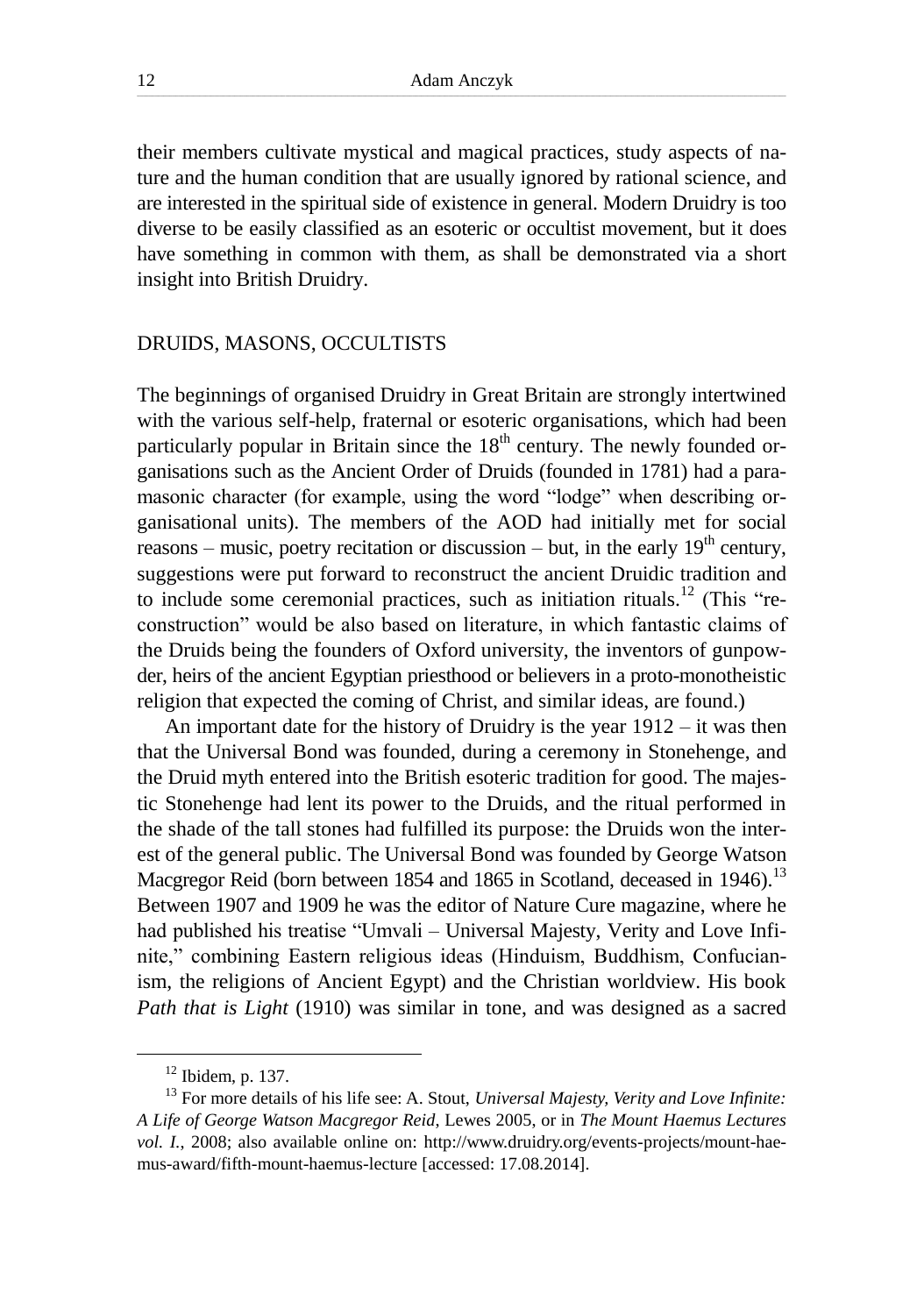scripture for the religion he proposed in Umvali. Reid claimed that the text was a translation of the works of a secret society called the Wandering Brothers of the Universal Bond, and that its content was the legacy of a centuriesold mystical tradition.<sup>14</sup> Any scholar learned in the history of occult organisations will see the similarity between these and the scriptures of the Theosophical Society, the group founded in 1875 and immensely influential in esoteric circles. Its founder, Helena Petrovna Blavatsky, also claimed to have access to the secret knowledge of the Eastern spiritual masters. It should also be mentioned that Reid was a member of The Hermetic Order of the Golden Dawn. Even though George Macgregor Reid did not anoint his son as his successor – in fact, he disowned  $\lim_{n \to \infty} 1^5$  – the son, Robert Reid, had nevertheless acted to bring fraternal Druidism close to the occultist organisations. Druidry, as seen by Robert Reid, was also inspired by the Golden Dawn doctrine, Hermeticism and esotericism. It was due to Robert Reid's managerial talent that The Universal Bond gained new sympathisers, mostly in the ranks of occultists and esotericists. Perhaps, apart from effective advertising, Reid also had more to offer than the "old" Universal Bond; certainly his teachings were far more syncretic. Robert had departed from the ideas of his father, who saw the Bond as an universal religion, and seemed to have acquired some taste for the occult from the Druidic Hermeticists. Initiation rituals were organised, based on those of The Hermetic Order of the Golden Dawn, during which the initiated swore to study the secrets of nature and pursue the secret sciences, as well as receiving a magical name that was only known to other initiates. These Druids were therefore akin to mages, studying the secrets of the material world, rather than priests of a universal religion. Although this change made the organisation more popular and brought in new members interested in esotericism, it may have also distanced it from other forms of Druidry. However, it may have also been the aspect that best differentiated the Bond from them, especially the traditional rites of bardic organisations. Druidry as performed by *eisteddfod* and *gorsedd* was mostly a cultural organisation, promoting artistic endeavours and gathering members active in artistic fields.

Robert McGregor died suddenly of a cardiac arrest, leaving no appointed successor to the leadership of the organisation. Two candidates emerged quickly, Thomas Maughan and Philip Ross Nichols. Thomas Maughan was voted the new leader of the Universal Bond; he was an active member of organisations dealing with natural medicine, as well as a practising physician, and in

 $14$  R. Hutton, op. cit., p. 353.

<sup>15</sup> A. Stout, *Creating Prehistory. Druids, Ley Hunters and Archeologists in Pre-War Britain*, Oxford 2008, p. 151.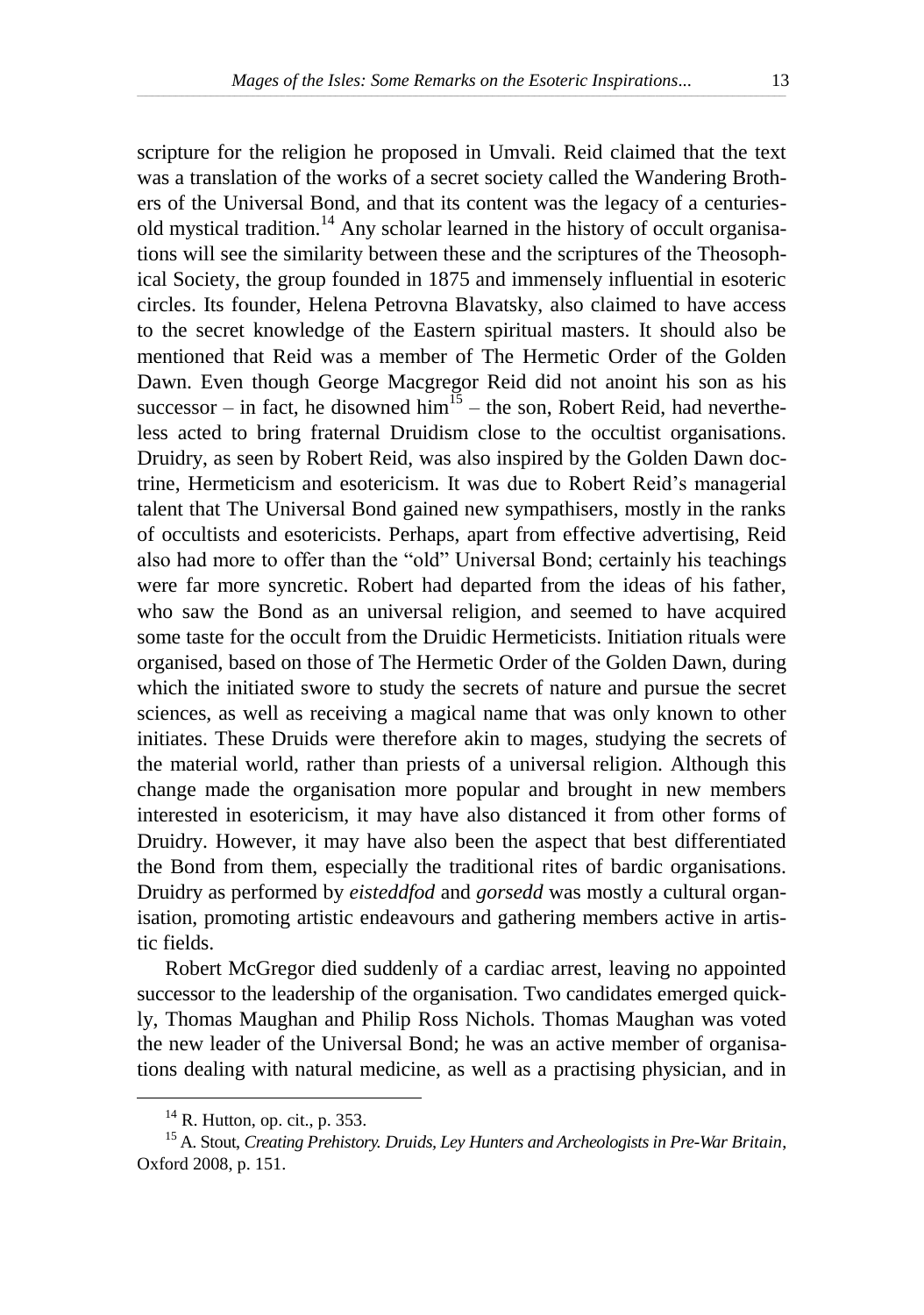his work he included the findings of Indian and Tibetan medicine (he had travelled to both India and Tibet, where he met the Dalai Lama in the Fifties and allegedly had helped Buddhist monks escape persecution to India.)<sup>16</sup> His idea of Druidry can – with due care, of course – be compared to some ideas of the New Age movement, that emerged later in the history of Western esotericism. Under his guidance, the tradition, rites and myths of the Universal Bond became chiefly a path towards self-improvement. The Universal Bond represented the old initiation tradition, whose adepts were to learn the secrets of the universe and the unknown powers of mankind. Maughan also attached great importance to the symbolism of light – both the outer light, the everlasting sun, and the inner light, the holy fire of the human soul. It was through the union of the macro- and microcosm, through attuning oneself to rhythm of the Universe, that the natural secrets were revealed. The chief practice advised by Maughan was meditation, and the main source of instruction and information on these practices was the Universal Bond, whose members were gradually schooled in the arcane knowledge as they attained higher distinctions. He arranged the traditional division into three circles: the Outer Order, the Inner Order and the Sanctuary, to which only the highest ranking members were admitted. The practices and teachings of the Outer Order were universally available, while further knowledge was only imparted to the initiated and as such remain mostly unknown. The highest authority in the organisation was the Archdruid, and Maughan himself was authoritarian indeed, disliking opposition and pertinent questions.<sup>17</sup> His teachings were principally syncretic, joining the esoteric tradition of the West with the philosophy of the Far East. This seems to have been a very modern approach, since similar movements grew at the time, and perhaps, it could have been successful. Interest in the Universal Bond dwindled, however, which can be attributed to several factors. Firstly, the form of a secret society was becoming increasingly anachronistic, and certainly incompatible with an increasingly globalised culture. A secret society, though potentially attractive with its promise of secret knowledge, has a limited scope, since its teachings are perforce secret and thus can mostly be promoted through direct contact with already-initiated members. Maughan had also tried to compete in a "spiritual territory" that had been claimed for quite some time by other groups, such as the aforementioned Theosophical Society or Aleister Crowley's magical order, Argenteum Astrum.

<sup>16</sup> P. Morell, *Thomas Maughan*, [in:] *British Homeopathy During Two Centuries*, 1999, online, http://homeoint.org/morrell/british/maughan.htm [accessed: 29.12.2014].

<sup>17</sup> P. Morell, *Thomas Lackenby Maughan*, online, http://www.homeoint.org/morrell/articles/pm\_maugh.htm [accessed: 29.12.2014].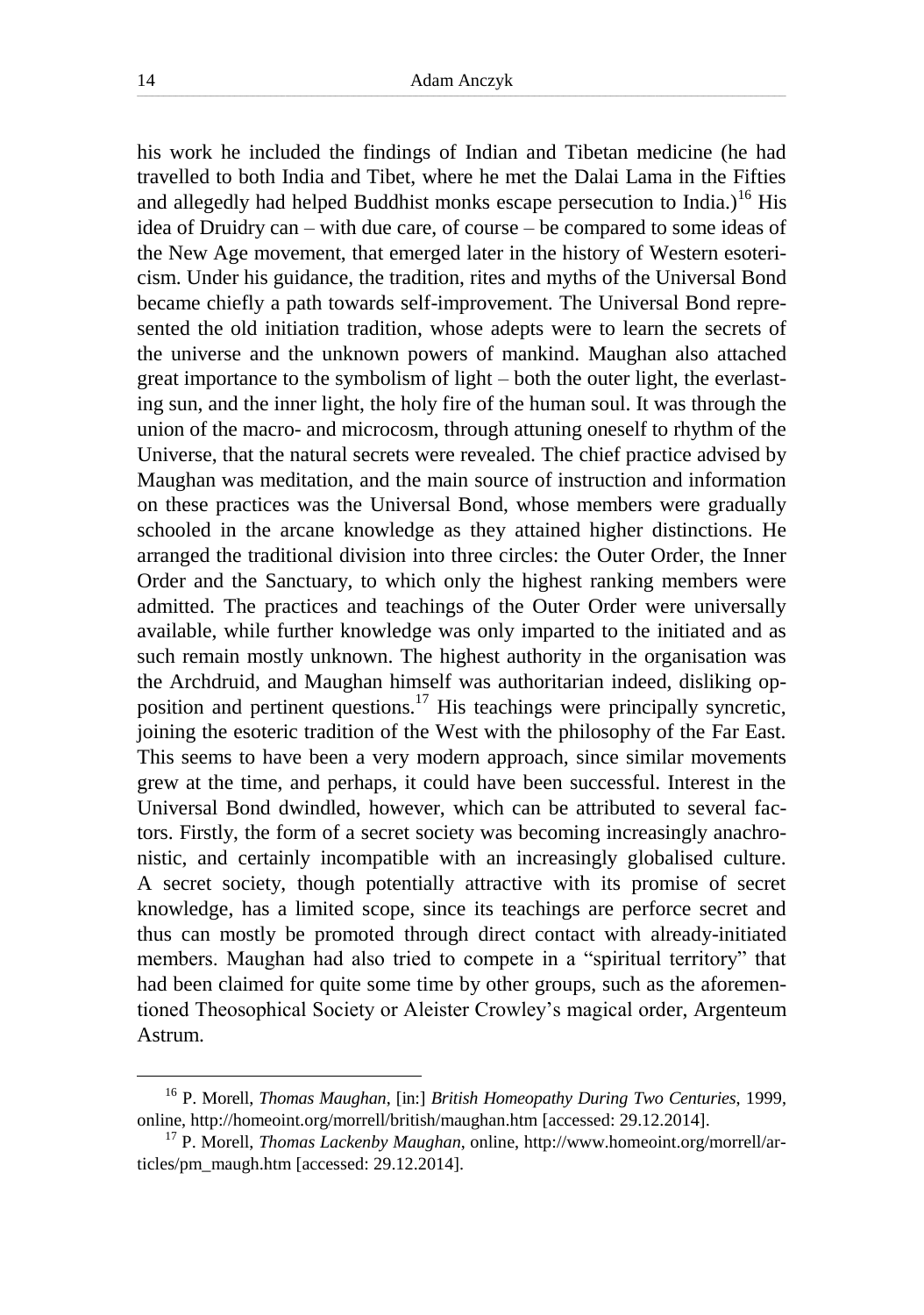## THE ORDER OF BARDS, OVATES AND DRUIDS: A MYSTERY SCHOOL

The most popular organisation that attracts Druidry supporters in the  $UK$  – the Order of Bards, Ovates and Druids – was founded in 1964 by Ross Nichols. Thus, the Order did not come to existence *ex nihilo*, but was on the one hand a continuation, and on the other a transformation of a group that had operated for over fifty years previously. During his Cambridge years, Ross Nichols (1902–1975) was very interested in pacifist and naturist ideas, which – as his disciple Philip Carr-Gomm writes – were an expression of his love for the wild, the natural world, and which enabled him to meet people of a similar disposition who also wanted to escape city life and return to nature.<sup>18</sup> Nichols remained a naturism activist all his life, and it was during his stays in naturist colonies that he met Gerald Gardner, the precursor of modern witchcraft and also a dedicated nudist. During World War Two and afterwards, Ross Nichols had been publishing poetry, prose and essays: "Sassenach Stray" (1940)<sup>19</sup> <sup>"</sup>Prose Chant Poems" (1941), "The Cosmic Shape" (1946) "Seasons at War" (1947).<sup>20</sup> Between 1949 and 1950 he was one of the editors for an esoteric magazine, "The Occult Observer," and it was then that his first articles on the Druids appeared. Initially, Nichols' interest was in esotericism and the occult in general, but in the fifties he began concentrating on Druidry. In 1954 he became a member of The Druid Order, or the Universal Bond. He was fifty-two, and his interest in Druidry was reinforced by years of interest in esotericism, as well as pacifist and naturist activism.

Druidry remained for Nichols an initiatory esoteric tradition, but he encouraged the members of OBOD to focus, in their spiritual pursuits, on ideas and traditions native to the British Isles, though he did not demand that it be a historical re-enactment. The Druidic ideas of Ross Nichols have been condensed into his "The Book of Druidry,"<sup>21</sup> on which he worked towards the end of his life. It was probably finished around the year 1974, but he had not managed to publish it before his death on  $30<sup>th</sup>$  of April 1975. The manuscript

<sup>18</sup> P. Carr-Gomm, *In The Grove of a Druid Chief – The Life and Legacy of Ross Nichols*, [in:] idem, *In the Grove of the Druids: The Druid Teachings of Ross Nichols*, London 2002, p. 7–8.

<sup>19</sup> R. Nichols, *Sassenach Stray: A Set of Eight Variations and Tailpiece*, London 1942. G. Gardner quotes this work of Nichols in *The Meaning of Witchcraft*, cf. G. Gardner, *The Meaning of Witchcraft*, [contemporary edition] York Beach 2004, p. 67.

<sup>20</sup> *Prophet Priest and King – The Poetry of Philip Ross Nichols*, ed. J. Ramsay, London 2001.

<sup>21</sup> R. Nichols, *The Book of Druidry*, eds. J. Matthews and P. Carr-Gomm, London 1990.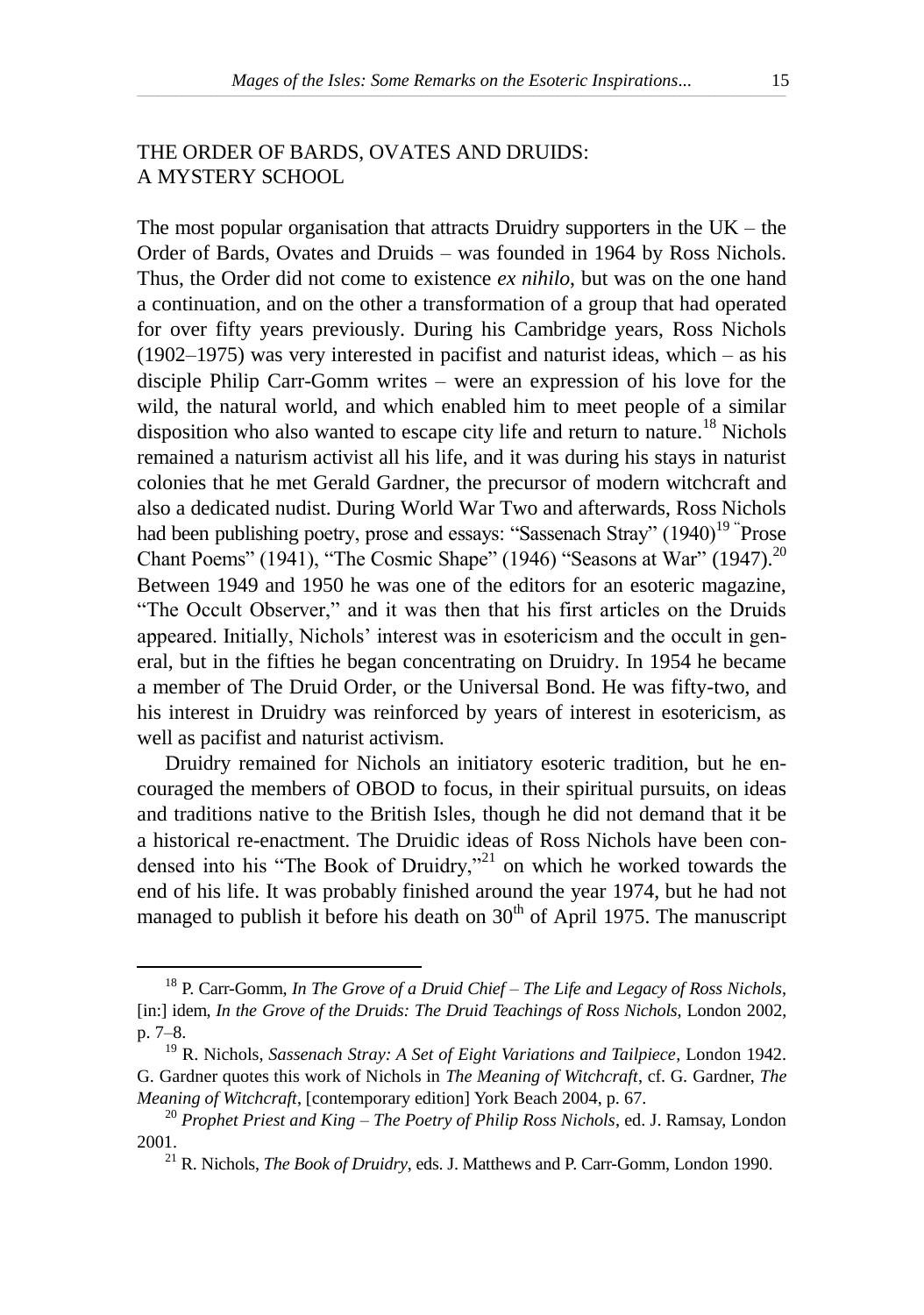was found in 1984, and Philip Carr-Gomm tasked himself with its edition. The book is divided into three parts: the history of Druidry, a description of British archaeological sites that Nichols associated with the Druids, and a lecture on Druidic lore, partially in the form of a master-apprentice dialogue.

The "Book's" chapters on the history of Druidry, despite frequent citations of historical and archaeological sources, are chiefly a presentation of Druidry as seen by Nichols. His vision of Druidry is a romantic attempt at establishing the continuity of Druidic tradition from Antiquity to modernity. He accords equal importance to various data on the Druids – classical sources, Celtic literature, Irish and Welsh folklore, poetry and later writings are all equally included in his vision, and coupled with his own ideas. He also made use of esoteric methods to decipher the supposed "secret code" of myths, stone circles or poetry, all the better to prove that various separate works are in fact parts of a Druidic lore system. Nichols made use of graphs to illustrate this, inscribing the names of elements and Celtic deities into pentagrams<sup>22</sup> or creating graphs of ceremonial stone circles.<sup>23</sup> The chapters on archaeological sites and megalithic monuments are also illustrated with geometrical and esoteric schemas. In summary, Nichols' vision of Druidry is much closer to esoteric and occult fraternities than to most modern Neo-Pagan movements.

Ross Nichols' work made a huge impact on the British Druidic movement, mostly through the efforts of his disciple, Philip Carr-Gomm who, in 1970, was accepted by Nichols himself into the Order of Bards, Ovates and Druids at the age of eighteen. Carr-Gomm had initially followed the teachings of a Macedonia-born Bulgarian spiritualist, Omraam Mikhaël Aïvanhov.<sup>24</sup> who was in turn the disciple of Peter Deunov, founder of the Fraternité Blanche Univeselle.<sup>25</sup> The most important spiritual practice, according to Deunov, was paneurhythmy – a form of ritual dance mixed with meditation, visualisation and poetry recitation that was supposed to tune the performer into the rhythm of nature.<sup>26</sup> Carr-Gomm was the one to reactivate the OBOD, which had lain dormant since Nichols' death, encouraged to do so by a religious experience (a vision in which he saw Nichols). As of today, Gomm remains the leader of OBOD and the author of best-selling books on modern Druidry, and thus his

 $22$  Ibidem, p. 130.

<sup>23</sup> Ibidem, pp. 121–122.

<sup>24</sup> R. Oppiére, *The Solar Revolution and The Prophet*, Fréjus 1980.

<sup>25</sup> J. Gordon-Melton, *Fraternité Blanche Univeselle*, [in:] *Religions of the World. A Comprehensive Encyclopedia of Beliefs and Practices*, eds. J. Gordon-Melton, M. Baumann, Santa Barbara 2010, pp. 1138–1139.

<sup>26</sup> See: *The Circle of the Sacred Dance: Peter Deunov's Paneurythmy*, ed. D. Lorimer, Shaftesbury 1991.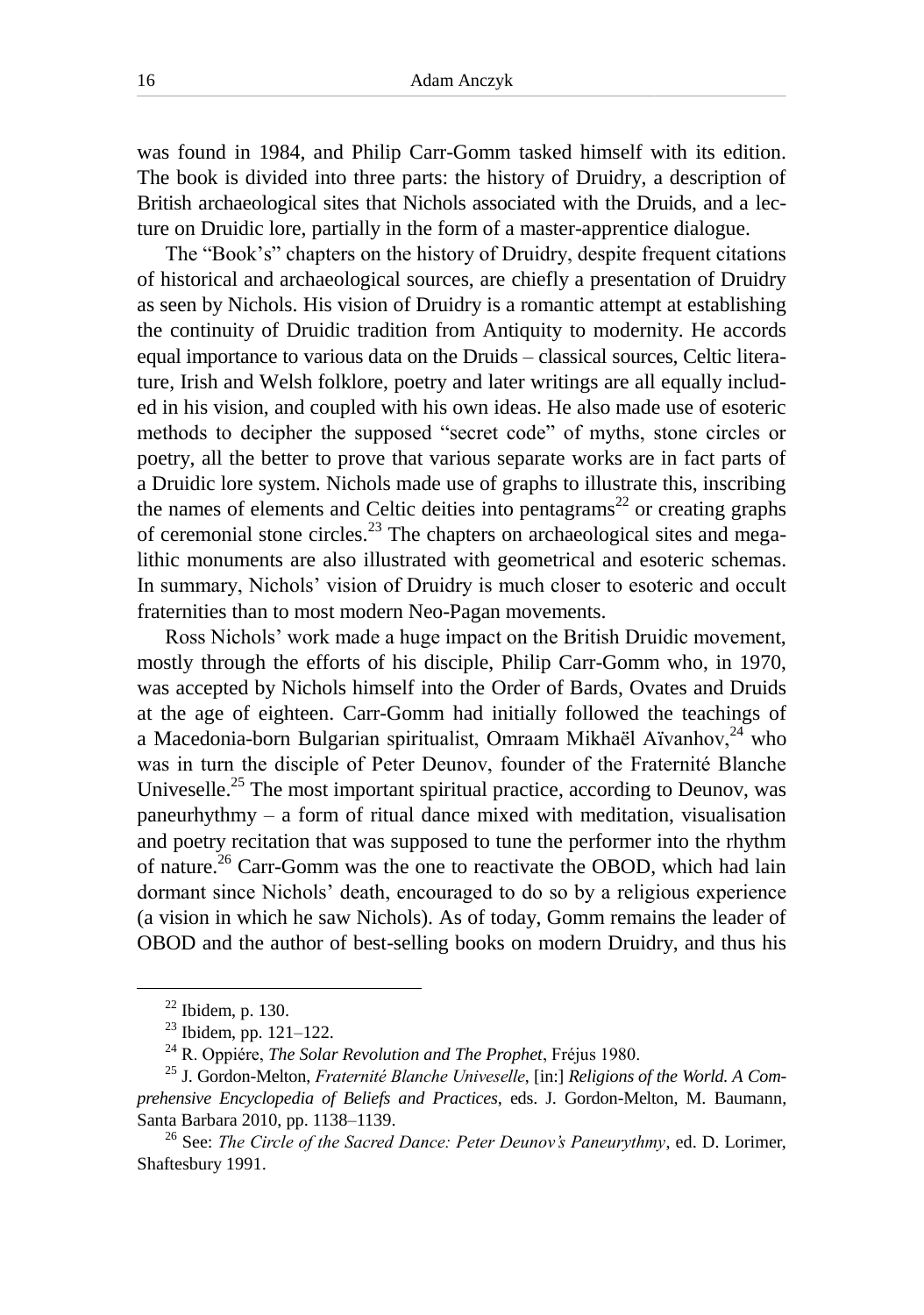views influence the whole Druidic movement, views which, in turn, were influenced by the ideas of Nichols and of the British esoteric Druidry. His writings also are affected in many ways by the New Age and neo-shamanic movements, as seen in his *The Druid Way: A Journey Through an Ancient Landscape*, a book detailing his personal spiritual experiences.<sup>27</sup> References to transpersonal psychology and Buddhism can be found in his works as well.

The Order of Bards, Ovates and Druids, as an organisation, also makes use of esoteric language in its self-description – "The Order is essentially a Mystery School and community, and the term 'order' is derived from the tradition of magical orders rather than from the tradition of religious orders."<sup>28</sup> The definition found on the Order's website is consistent with Nichols's vision – the OBOD is an initiation-based society whose members are interested in Druidry defined as a spiritual way for personal development. Interestingly, it is a pan-religious group, admitting members of various creeds, not only practitioners of modern Neo-Paganism.<sup>29</sup> Thus it can be useful to define Druidry as a form of spirituality and not religion, since spirituality is understood as a collection of ideas and experiences that surpass the traditional understanding of religion. Such ideas bring the OBOD's Druidry closer to the views of many esoteric societies, which accept the existence of one path of initiation, which – though it can manifest itself in different ways – is the sole way towards a mystical insight into the nature of man and the universe.

The principal means of educating new members in the OBOD is their correspondence course, which was established about twenty five years ago. At the beginning, the organisation offered the title of Bard to course graduates, but nowadays courses are available for all three levels of Druidic progress, and thus conform to the division that can be found in classical sources. The course is available in print or in an audio version (the Druid course is text-only at present), and obtaining any of the titles takes at least one year. This period can be modified individually, so an extension is possible. Each person signed up for the course has an individual tutor to oversee them and guide them, and obtains materials and assignments via correspondence. Thus, the course closely resembles distance learning methods well-known to teachers and academia. It is organised in numerous *Gwersi* ("lessons" in Welsh), four of which are

<sup>27</sup> P. Carr-Gomm, *The Druid Way: A Journey Through an Ancient Landscape*, Shaftesbury 1993.

<sup>28</sup> *About the Order*, online, http://www.druidry.org/about-us/about-order [accessed: 14.08.2014].

<sup>29</sup> A. Anczyk, *Dwa oblicza współczesnego druidyzmu: druidyzm jako denominacja i panreligijna forma duchowości*, "Ex Nihilo. Periodyk Młodych Religioznawców" 2009, 2, pp. 10–34.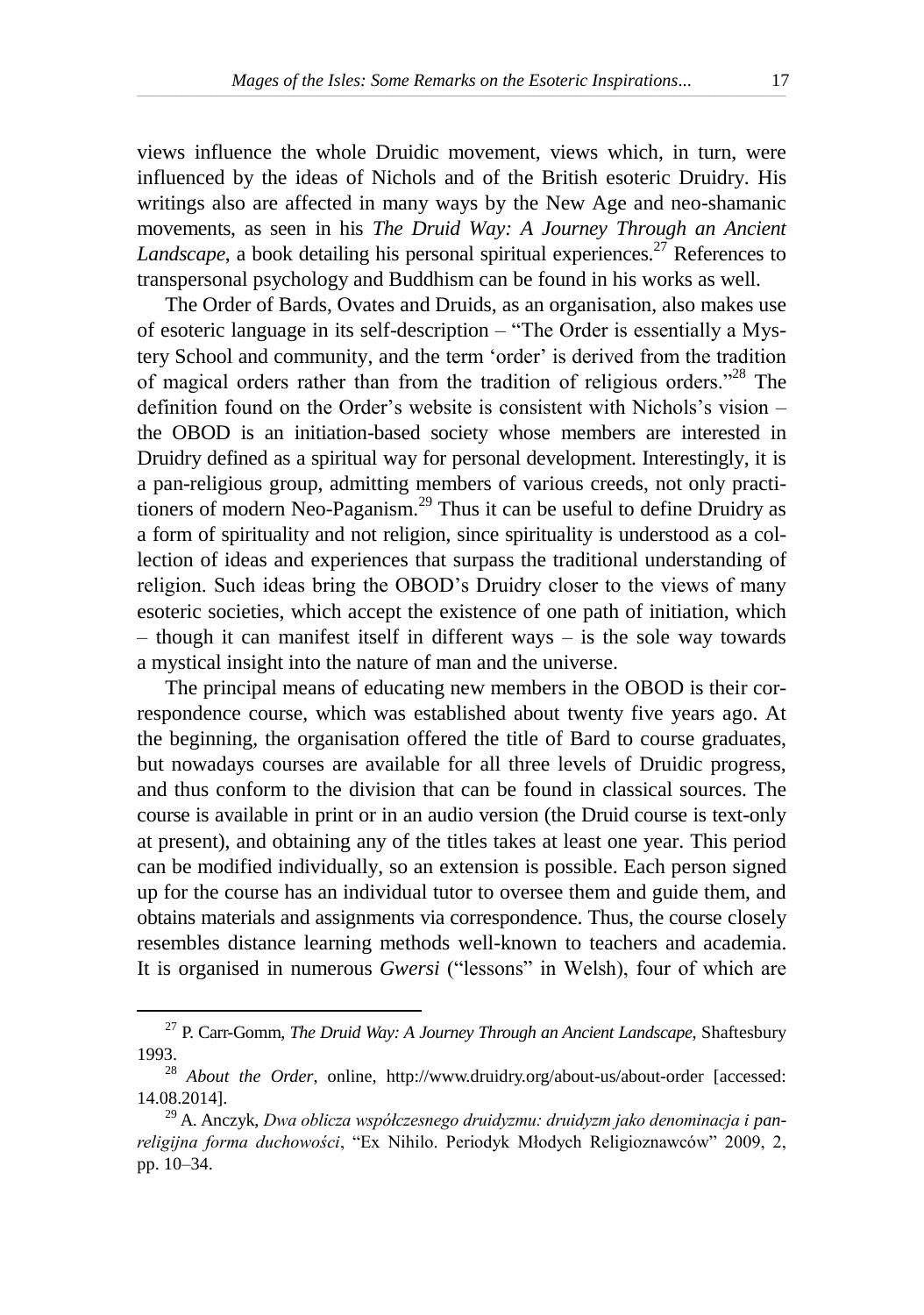sent to a participant every month; they also receive a textbook, *The Bardic Companion*, and *The Book of Ritual* which describes rites appropriate for various holidays. The contents of a first-degree course mostly deal with the history of Druidry (including the modern revivalist traditions), an introduction to Celtic mythology, and a lot of poetry (or music, in the audio version) – thus, the first course is an introduction into bardic arts and lore. The second degree, that of the Vates, is obtained through learning the arts of divination, herbalism, and Druidic magic: a Vates/Ovate could therefore be described as a kind of shaman, someone who contacts the supernatural world. A person studying to become a Vates/Ovate learns various methods of divination, the word being understood by its classical, Latin meaning – the art of learning the future as well as contacting supernatural forces.<sup>30</sup> Thus, Bards operate within the scope of conscious activities – art, creation, myths and lore – while Vates deal primarily with the subconscious or non-conscious activity, and both courses reflect this: the Bard course teaches practical artistic and creative activities, while the Ovate course teaches spiritual practice, which means working on one's own psyche and with the forces of nature as well as with other people, offering healing, herbalist or divination services. The third title, that of a Druid, describes a practitioner similar to those shown in the classical sources (at least, those that included favourable representations of the Druids): a teacher, a philosopher and a conductor of rituals. It should, however, be remembered that even though the courses are hierarchised – meaning that a Bard course is a prerequisite to the Ovate course and the Ovate to Druid – the titles themselves are not hierarchised in the organisational structure.

The OBOD also organises regular rituals, as well as Druidic festivals, which are a kind of gathering or get-together of group members and supporters. These take place mostly in the UK, during one of the eight main Druidic holidays, but there are also international gatherings in other European countries, for example in Germany or the Netherlands.<sup>31</sup> While parts of the celebrations are reserved for members, there is usually a number of open attractions, where one can participate in rituals, lectures and workshops on various topics: a visitor can learn the history of Druidry or natural medicine, take part in shamanic initiations, enjoy a sweat lodge, watch artistic performances (music, singing, poetry recitation), trade in hand-craft and try various foods or drinks. In short, these occasions have all the necessary ingredients of a pleasant Village fête, and not only for Druids. These regular meetings are an im-

<sup>30</sup> P. Carr-Gomm, *Druid Mysteries: Ancient Wisdom for the 21st Century*, London 2006, pp. 66–68.

<sup>31</sup> *OBOD Dryade Camps*, online, http://www.obod.nl/dryade/camp/index.html [accessed: 29.12.2014].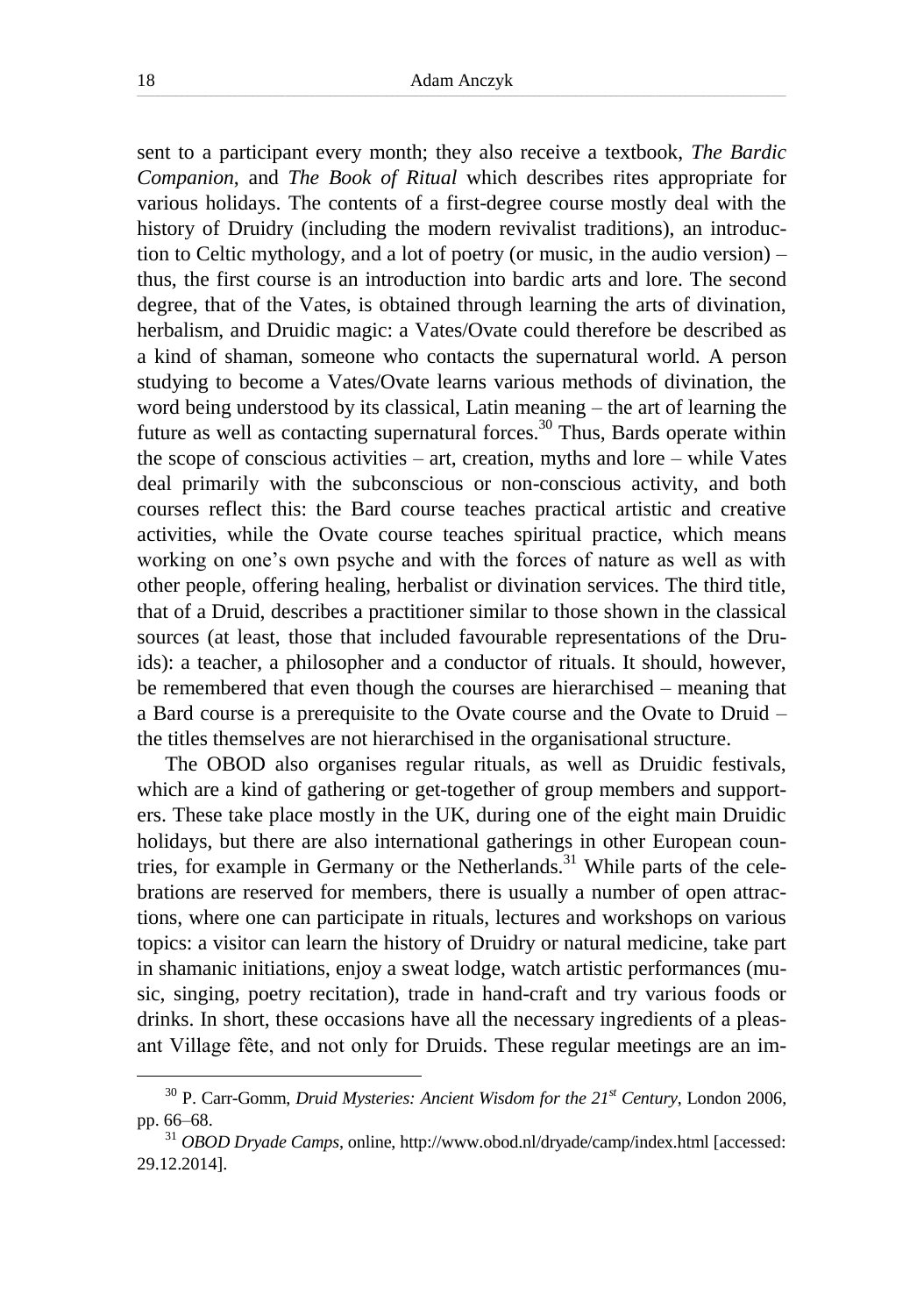portant integrative event, but they are also an opportunity for the general public to learn about the contemporary Druids. These kinds of gatherings are similar in content to the so-called New Age Fairs, events where the participants can find out about alternative medicine, have their aura examined or try hatha yoga. In events of this kind, the idea of free choice is very important: participants choose what they want from a wide array of spirituality-related offers. The Western esoteric tradition is a good background for this kind of activity since it affirms individualism, personal freedom and concentrates on one's own development and spiritual quest.<sup>32</sup> These values are known and affirmed also by the members of the OBOD. In this context, a comparison of modern Paganism to the New Age movement is understandable, since New Age, as Wouter Hanegraaff states, was at the same time a continuation and a new form of the Western esotericism, where elements of Eastern religions were introduced and made to fit the Western traditions.<sup>33</sup> However, the Neo--Pagan movements, including Druidry, were not part of the New Age *sensu stricto*, for many reasons, the most important of which is the fact that neopaganism, both as a cultural and religious phenomenon, has never had any unified form. It would be very difficult to place Polish *rodzimowierstwo* with Wicca or the OBOD's Druidry, and it seems that the esoteric tradition (and its descendants, if one was to accept the New Age as such) had the most influence on British Druidry, especially as practiced by the Order of Bards, Ovates and Druids.

## BRITISH DRUIDRY AND THE ESOTERIC: A (SHORT) SUMMARY

The threads presented in this article definitely do not portray the full panorama of mutual relationships between esotericism and Druidry. Researchers interested in the history of British Druidry<sup>34</sup> as well as modern Druidry<sup>35</sup> will find additional information in relevant books. However, in order to conclude this introduction to the topic, some arguments could be made in favour of including studies on Druidry within studies on contemporary Western esoteri-

<sup>32</sup> F. Jespers, *The paranormal market in the Netherlands: New Age and folk religion*, "Fieldwork in Religion" 2010, vol. 5, no. 1, pp. 58–77.

<sup>33</sup> W. Hanegraaff, *New Age Religion and Western Culture. Esotericism in the Mirror of Secular Thought*, New York 1998, p. 517.

<sup>34</sup> R. Hutton, op. cit*.*

<sup>35</sup> A. Anczyk, *The Golden Sickle: An Introduction to Contemporary Druidry*, Katowice 2014; M. T. Cooper, *Contemporary Druidry: A Historical and Ethnographic Study*, Salt Lake City 2010.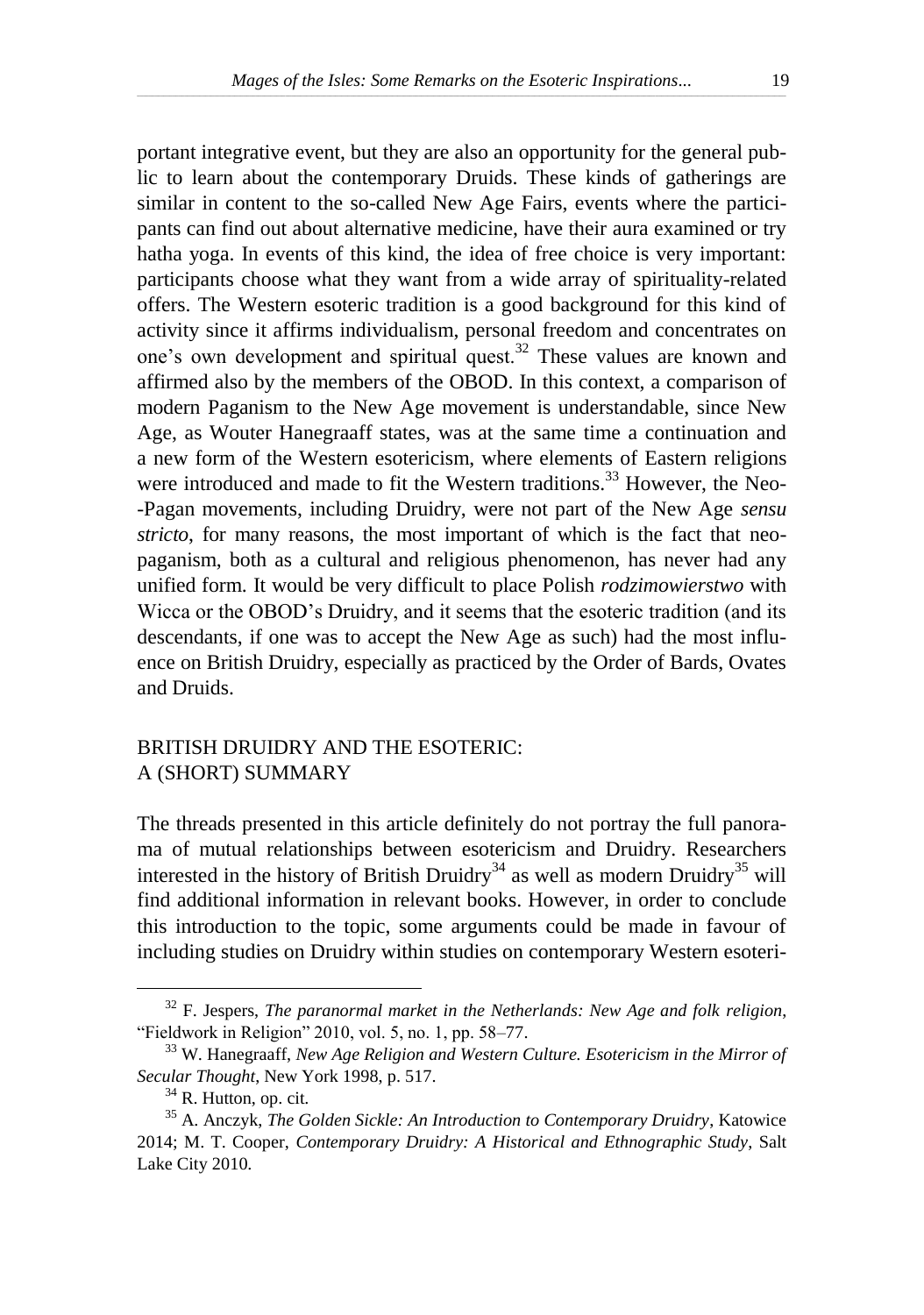cism. Starting with the accounts of Antique authors, the Druids have been portrayed as sages, learned in the secret knowledge of the world. This mythical image, which had quite naturally been linked in popular literature with the legendary wizard Merlin, $36$  and which was reproduced by later sources, had become a sort of prototype or  $-$  to use the term proposed by Max Weber  $-$  the "ideal type" of Druid, and a model that generations of Druidry followers sought to emulate. The Druid archetype had many traits in common with the Mage: the scholar whose knowledge and means allowed to transcend the conventional, empirical perception. Thus, the mythical Druid could be thought of as the ideal occultist. The classical sources further describe Druids as people who studied the secrets of the gods, stars and nature, an idea that has been developed by esoteric tradition as well. They could definitely be seen as kinds of protoscientists, and therefore, as Stuart Piggott wrote, "our own age too may have the Druids it desires, who, white robes exchanged for white laboratory coats will be astronomers writing computer programmes in Gallo-Brittonic."<sup>37</sup> However, mythical tradition had placed the Druids among the adepts of the arcane arts. Exclusive societies only open to the chosen ones – those who have the desired qualities and managed to pass a long, exhaustive recruitment process – is a description of a magical order or an occultist organisation, and it fits the *druides* of Caesar's description as well. References to Druidry found in some of the fraternal and para-masonic organisations, were not only an attempt to legitimise their own tradition but could also have been an expression of patriotism as well – proof that the Brits have their own mages and are just like (or even better than) other cultures in that regard.

Influences from other esoteric ideas, namely those gathered under the umbrella term 'New Age' and the neo-shamanic movements, can also be found in Neo-Druidic groups. The British Druid Order is especially influenced by modern forms of shamanism: the BDO's founder, Philip Shallcrass, is a known sympathiser of various ethnic religions and shamanic practices, though he does not use the term in reference to the BDO, considering it to be culturally appropriate mostly to the shamanic traditions of Syberia.<sup>38</sup> He does, however, find similarities between the two in both beliefs and practices, while respecting the cultural separation of Druidry from, say, Native American religions. In his interview with a neo-shamanic scholar, Robert J. Wallis, Shallcrass had

<sup>36</sup> E.g. in the novels of Marion Zimmer Bradley or Bernard Cornwell's Arthurian trilogy, see: M. Z. Bradley, *The Mists of Avalon*, New York 1983; B. Cornwell, *The Winter King*, London 1995.

 $37$  S. Piggott, op. cit., p. 191.

<sup>38</sup> R. J. Wallis, *Shamans/Neo-Shamans: Ecstasy, Alternative Archeology and Contemporary Pagans*, London 2003, p. 85.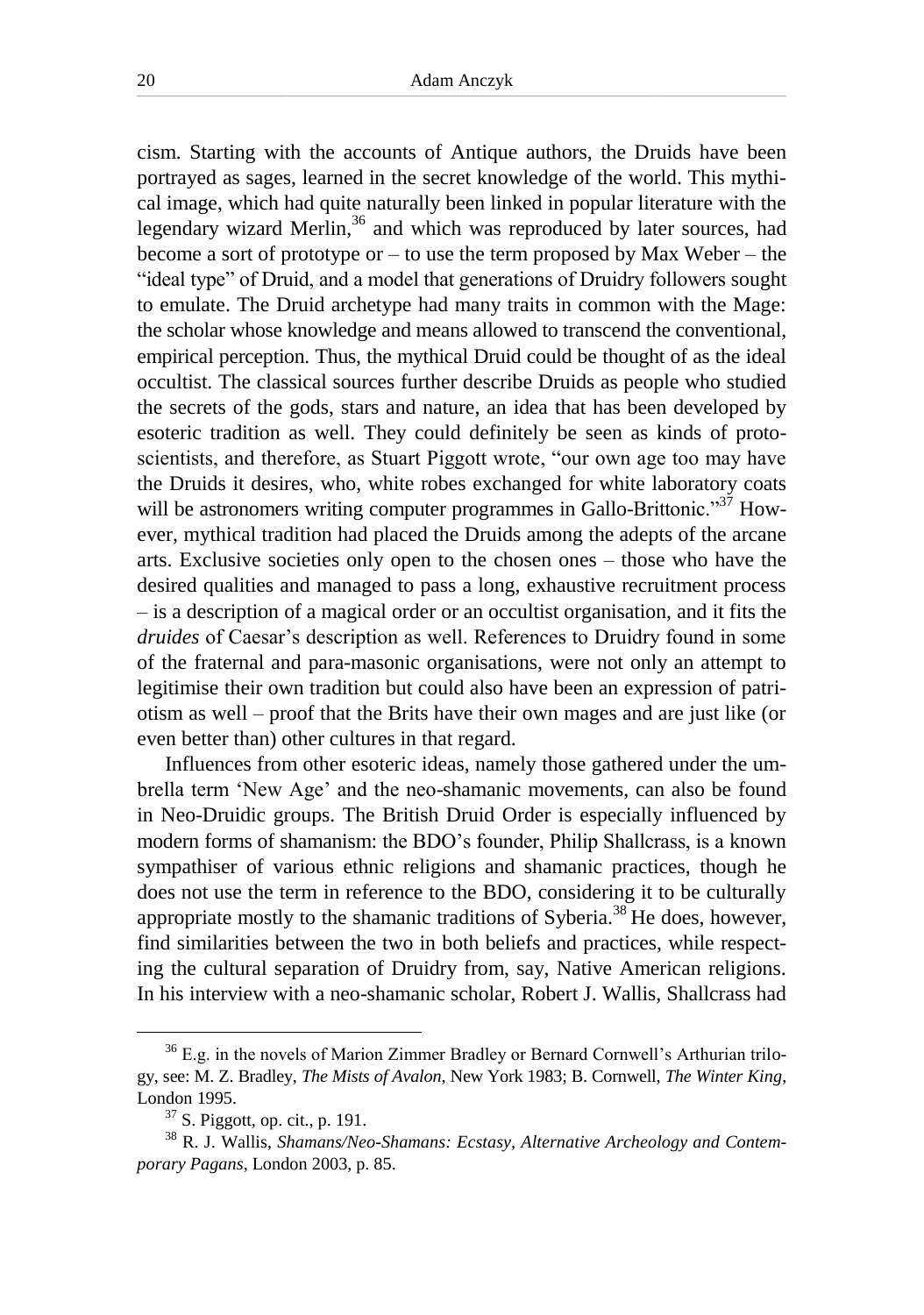insisted that Druidry is a form of spirituality native to Britain, referencing the beliefs of its ancient people – hence the preference for the term "British" (related to the Picts) as opposed to "Celtic" which he finds culturally dispersed, and the presence of "British" in the organisation's name.<sup>39</sup> Two important ideas can be traced here: firstly, an association of Druidry with other ethnic or tribal religions (and with modern movements which refer to such a heritage), and secondly, the idea of cultural identity, an attachment to the cultural heritage of the Celtic tribes, the original inhabitants of the British Isles, as opposed to the Anglo-Saxons, who invaded them in the  $5<sup>th</sup>$  century. This proves the strength of the Druidic myth, how it was integrated into British culture and how it still influences it (on this subject, it should be noted that the closing ceremony of the 2012 London Paralympics, included elements of a Druidic ritual written by members of the BDO, Philip Shallcrass and Emma Restall Orr).

The association of the Druids with mages, which originates from Antiquity, may have been the most important reason for their connection with the history of esotericism and occultism. The various data on the Druids is strongly mythopoeic, and has been used by many adepts of the arcane arts as a model, especially in the British Isles. Modern Druidic movements from the UK, such as the OBOD or BDO, legitimise their endeavours by referring to this centuriesold myth, which doubtlessly belongs to the widespread phenomenon known as the Western esoteric tradition.

#### **REFERENCES**

- 1. *About the Order*, online, http://www.druidry.org/about-us/about-order [accessed: 14.08. 2014].
- 2. Anczyk A., *The Golden Sickle: An Introduction to Contemporary Druidry*, Katowice 2014.
- 3. Anczyk A., *Druidzi i ofiary z ludzi: krótka historia mitu*, "Przegląd religioznawczy" 2012, 3/245, pp. 21–32.
- 4. Anczyk A., *Dwa oblicza współczesnego druidyzmu: druidyzm jako denominacja i panreligijna forma duchowości*, "Ex Nihilo. Periodyk Młodych Religioznawców" 2009, 2, pp. 10–34.
- 5. Bradley M. Z. , *The Mists of Avalon*, New York 1983.
- 6. Carr-Gomm P., *Druid Mysteries: Ancient Wisdom for the 21st Century*, London 2006.
- 7. Carr-Gomm P., *In The Grove of a Druid Chief – The Life and Legacy of Ross Nichols*, [in:] idem, *In the Grove of the Druids: The Druid Teachings of Ross Nichols*, London 2002.

<sup>39</sup> Ibidem, pp. 85–86.